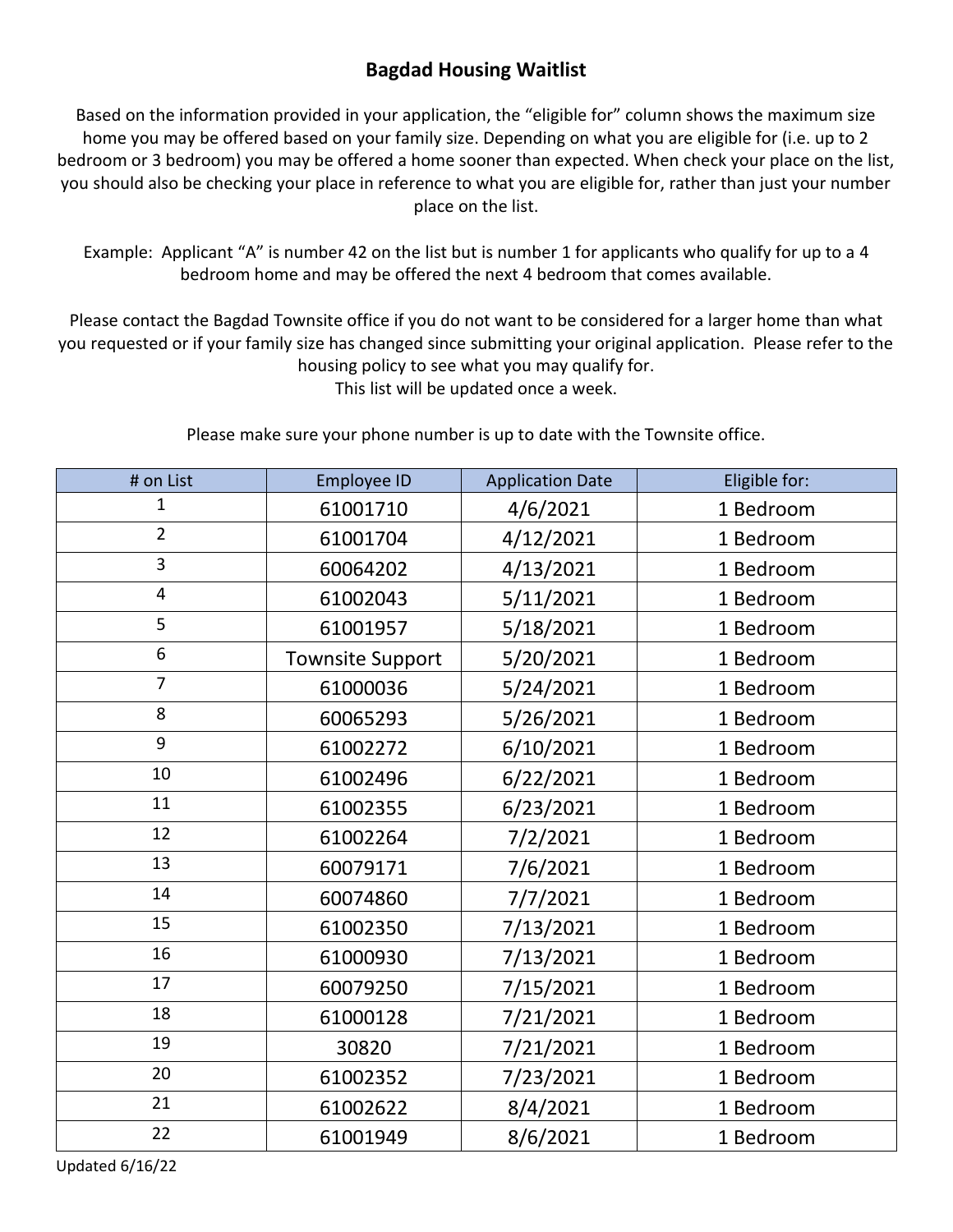| 23 | 26222    | 8/18/2021  | 1 Bedroom             |
|----|----------|------------|-----------------------|
| 24 | 61002947 | 8/20/2021  | 1 Bedroom             |
| 25 | 64218    | 8/25/2021  | 1 Bedroom             |
| 26 | 61002955 | 9/24/2021  | 1 Bedroom             |
| 27 | 61000500 | 10/8/2021  | 1 Bedroom             |
| 28 | 60059647 | 11/1/2021  | 1 Bedroom             |
| 29 | 61003368 | 11/6/2021  | 1 Bedroom             |
| 30 | 60038796 | 11/8/2021  | 1 Bedroom             |
| 31 | 60042222 | 11/8/2021  | 3 Bedroom, 2 Bath     |
| 32 | 61003372 | 11/10/2021 | 3 Bedroom, 2 Bath     |
| 33 | 61003506 | 11/22/2021 | 3 Bedroom, 1 1/2 Bath |
| 34 | 61003398 | 11/22/2021 | 3 Bedroom, 2 Bath     |
| 35 | 61003371 | 11/29/2021 | 4 Bedroom             |
| 36 | 61003501 | 12/1/2021  | 1 Bedroom             |
| 37 | 60067139 | 12/6/2021  | 1 Bedroom             |
| 38 | 62378    | 12/13/2021 | 1 Bedroom             |
| 39 | 61003732 | 12/14/2021 | 3 Bedroom, 1 1/2 Bath |
| 40 | 92226    | 12/16/2021 | 3 Bedroom, 2 Bath     |
| 41 | 61295    | 12/17/2021 | 1 Bedroom             |
| 42 | 60064600 | 12/22/2021 | 1 Bedroom             |
| 43 | 95649    | 12/28/2021 | 3 Bedroom, 2 Bath     |
| 44 | 54383    | 1/3/2022   | 3 Bedroom, 2 Bath     |
| 45 | 6100099  | 1/5/2022   | 1 Bedroom             |
| 46 | 61003508 | 1/5/2022   | 3 Bedroom, 2 Bath     |
| 47 | 60026862 | 1/7/2022   | 1 Bedroom             |
| 48 | 60039822 | 1/7/2022   | 3 Bedroom, 1 1/2 Bath |
| 49 | 60087361 | 1/10/2022  | 3 Bedroom, 1 1/2 Bath |
| 50 | 96402    | 1/10/2022  | 1 Bedroom             |
| 51 | 61002447 | 1/12/2022  | 3 Bedroom, 2 Bath     |
| 52 | 60060716 | 1/17/2022  | 3 Bedroom, 1 1/2 Bath |
| 53 | 60033963 | 1/20/2022  | 3 Bedroom, 1 1/2 Bath |
| 54 | 61003505 | 1/24/2022  | 1 Bedroom             |
| 55 | 60077344 | 1/24/2022  | 3 Bedroom, 1 1/2 Bath |
| 56 | 60038815 | 1/24/2022  | 1 Bedroom             |
| 57 | 60029349 | 1/25/2022  | 4 Bedroom             |
| 58 | 60065190 | 1/26/2022  | 4 Bedroom             |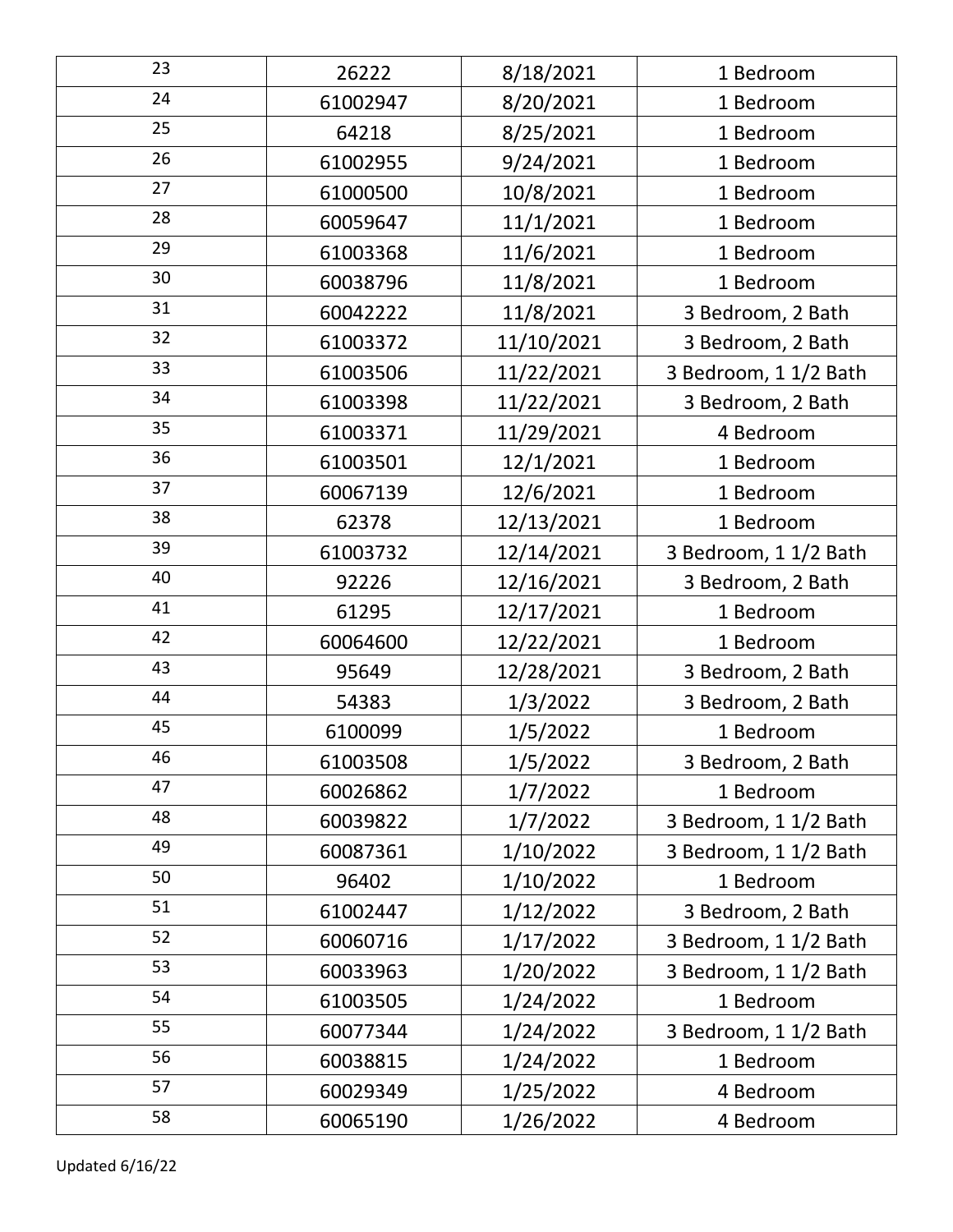| 59 | 24642                   | 2/1/2022  | 1 Bedroom             |
|----|-------------------------|-----------|-----------------------|
| 60 | 60038028                | 2/4/2022  | 4 Bedroom             |
| 61 | 61003730                | 2/8/2022  | 3 Bedroom, 1 1/2 Bath |
| 62 | 61002620                | 2/9/2022  | 1 Bedroom             |
| 63 | 61003931                | 2/9/2022  | 3 Bedroom, 1 1/2 Bath |
| 64 | 60050345                | 2/10/2022 | 3 Bedroom, 1 1/2 Bath |
| 65 | 61003532                | 2/15/2022 | 3 Bedroom, 1 1/2 Bath |
| 66 | 60077299                | 2/16/2022 | 1 Bedroom             |
| 67 | 61004254                | 2/17/2022 | 4 Bedroom             |
| 68 | <b>Townsite Support</b> | 2/18/2022 | 3 Bedroom, 2 Bath     |
| 69 | 60059656                | 3/1/2022  | 3 Bedroom, 1 1/2 Bath |
| 70 | 54834                   | 3/2/2022  | 3 Bedroom, 1 1/2 Bath |
| 71 | 60061410                | 3/3/2022  | 3 Bedroom, 2 Bath     |
| 72 | <b>Townsite Support</b> | 3/3/2022  | 4 Bedroom             |
| 73 | 60050971                | 3/4/2022  | 1 Bedroom             |
| 74 | 61002455                | 3/7/2022  | 3 Bedroom, 2 Bath     |
| 75 | 61076                   | 3/8/2022  | 3 Bedroom, 2 Bath     |
| 76 | 52887                   | 3/10/2022 | 3 Bedroom, 2 Bath     |
| 77 | 61004402                | 3/14/2022 | 3 Bedroom, 1 1/2 Bath |
| 78 | 61004601                | 3/15/2022 | 1 Bedroom             |
| 79 | 61001098                | 3/15/2022 | 1 Bedroom             |
| 80 | 61004466                | 3/15/2022 | 1 Bedroom             |
| 81 | 61004555                | 3/17/2022 | 1 Bedroom             |
| 82 | 61003930                | 3/17/2022 | 1 Bedroom             |
| 83 | 60076148                | 3/18/2022 | 1 Bedroom             |
| 84 | 61004251                | 3/18/2022 | 1 Bedroom             |
| 85 | 61004546                | 3/22/2022 | 1 Bedroom             |
| 86 | 61004548                | 3/25/2022 | 4 Bedroom             |
| 87 | 53465                   | 3/28/2022 | 1 Bedroom             |
| 88 | 61004394                | 3/28/2022 | 1 Bedroom             |
| 89 | <b>Townsite Support</b> | 3/28/2022 | 3 Bedroom, 2 Bath     |
| 90 | 60068986                | 3/29/2022 | 1 Bedroom             |
| 91 | 61004549                | 3/31/2022 | 1 Bedroom             |
| 92 | 60082497                | 4/1/2022  | 3 Bedroom, 2 Bath     |
| 93 | 61002354                | 4/4/2022  | 1 Bedroom             |
| 94 | 61004583                | 4/6/2022  | 1 Bedroom             |